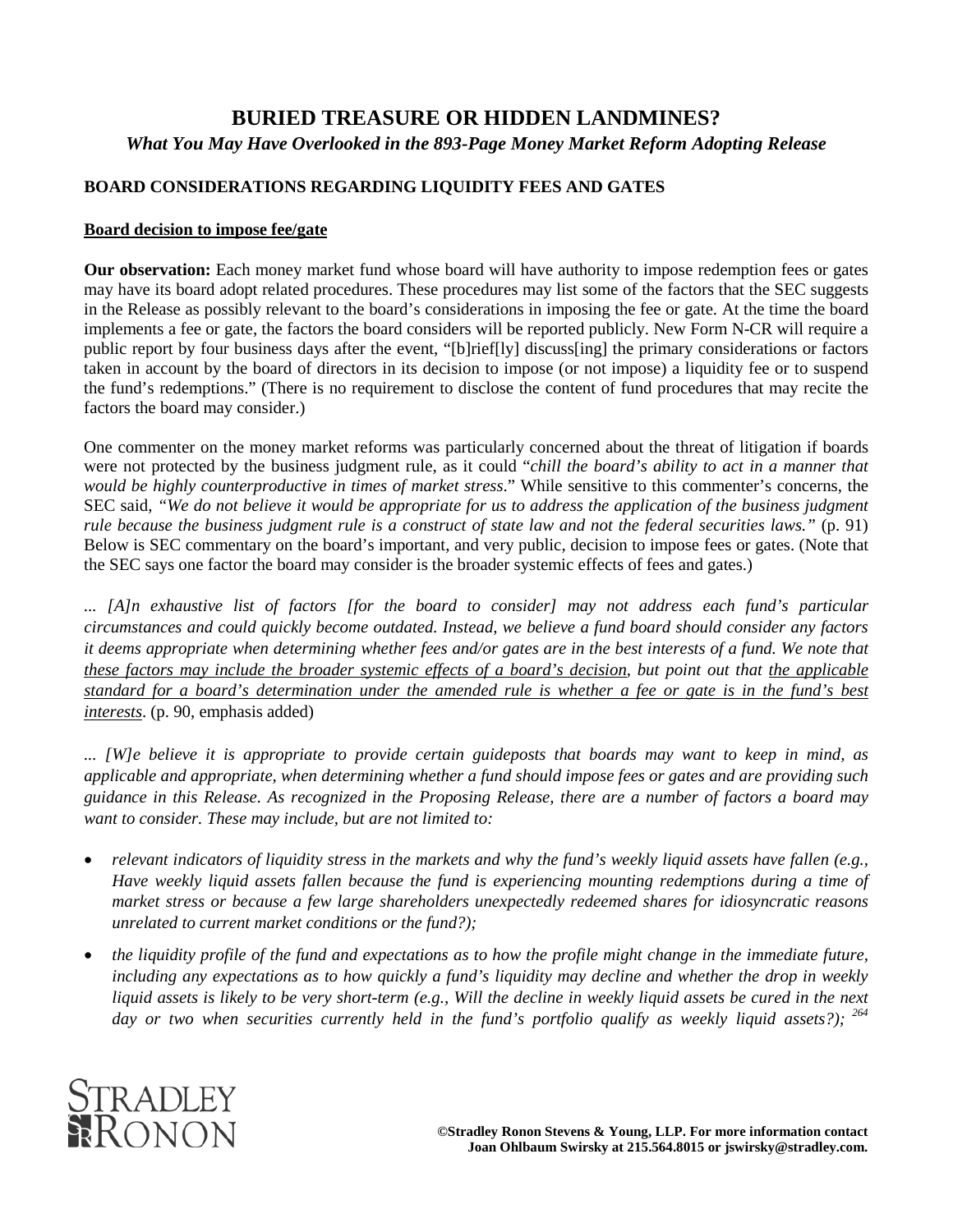- *for retail and government money market funds, whether the fall in weekly liquid assets has been accompanied by a decline in the fund's shadow price;<sup>265</sup>*
- *the make-up of the fund's shareholder base and previous shareholder redemption patterns; and/or*
- *the fund's experience, if any, with the imposition of fees and/or gates in the past*. (p. 90-91, footnotes omitted)

# **Level of liquidity fee**

**Our observation:** Each money market fund whose board will have authority to impose redemption fees may have its board adopt related procedures. These procedures may list some of the factors that the SEC suggests in the Release as possibly relevant to the board's considerations in determining the fee level. One of the factors to consider, the SEC suggests, is the market cost of providing liquidity. Fund service providers may wish to consider how that data will be monitored in the event the board must consider the fee level.

*As recognized in the Proposing Release, there are a number of factors a board may want to consider in determining the level of a liquidity fee. These may include, but are not limited to:* 

- *changes in spreads for portfolio securities (whether based on actual sales, dealer quotes, pricing vendor mark-to-model or matrix pricing, or otherwise);*
- *the maturity of the fund's portfolio securities;*
- *changes in the liquidity profile of the fund in response to redemptions and expectations regarding that profile in the immediate future;*
- *whether the fund and its intermediaries are capable of rapidly putting in place a fee of a different amount from a previously set liquidity fee or the default liquidity fee;*
- *if the fund is a floating NAV fund, the extent to which liquidity costs are already built into the NAV of the fund; and*
- *the fund's experience, if any, with the imposition of fees in the past.*

*We note that fund boards should not consider our 1 percent default liquidity fee as creating the presumption that a liquidity fee should be 1 percent. If a fund board believes based on market liquidity costs at the time or otherwise that a liquidity fee is more appropriately set at a lower or higher (up to 2 percent) level, it should consider doing so.* (p. 100-101)

#### **Board monitoring while fee or gate is in place**

**Our observation:** When a fund operates with a fee or a gate in place, the board likely will need to meet frequently to monitor the continued need for the fee or gate and the fee level. Fund procedures may reflect this ongoing monitoring. The SEC says:

*Once a liquidity fee has been imposed, the fund's board would likely need to monitor the imposition of such fee, including the size of the fee, and whether it continues to be in the best interests of the fund*. 303 (p. 101, footnote omitted)

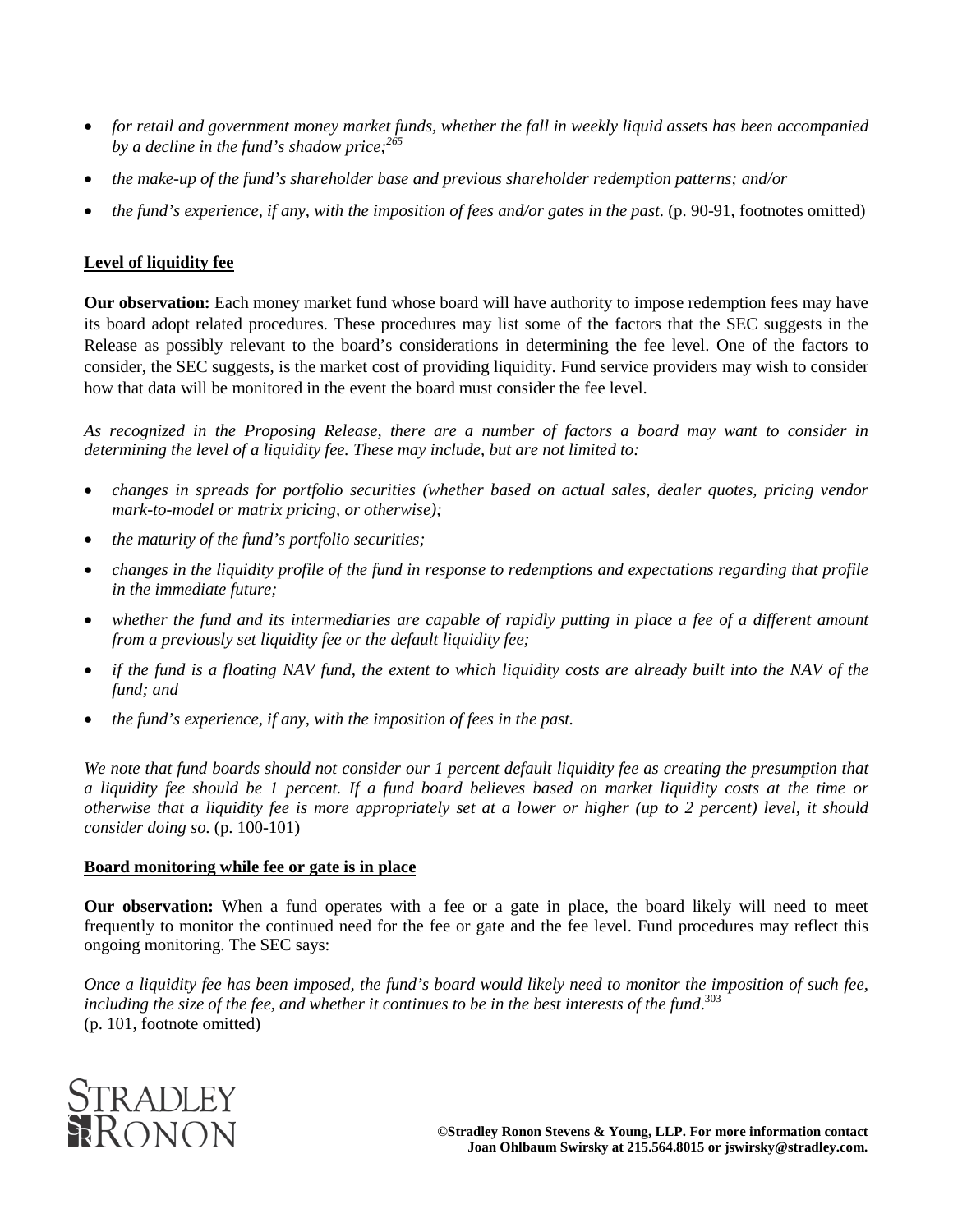*Similarly, once a gate is imposed, the fund's board would likely monitor the imposition of the gate and whether it remains in the best interests of the fund to continue imposing the gate.* (p. 101, footnote 303)

### **STRESS TESTING**

# **Reports to the board**

**Our observation:** The amended Rule requires that a money market fund's adviser include in stress test reports a summary of the significant assumptions made when performing the stress tests. The SEC gives examples of assumptions. An adviser may wish to consider whether to include possible assumptions in its procedures.

*Funds need to make some basic assumptions about how a fund obtains cash for redemptions to satisfy the new stress testing requirements relating to the fund's level of weekly liquid assets. In doing so, a fund could use a variety of assumptions. For example, some commenters suggested that funds assume that all redemptions are satisfied first using weekly liquid assets.1827 This assumption would provide conservative stress test results given that it would have the most dramatic effect on a fund's level of weekly liquid assets. On the other hand, some funds may prefer to assume in their stress tests other methods of meeting shareholder redemptions (or may prefer to show how the stress tests results would differ if this assumption were varied). For example, a fund might assume that redemptions are met with a combination of weekly liquid assets and sales of portfolio securities.1828 The rule does not specify what assumptions the fund must make, leaving that to the discretion of fund advisers because we believe the determination of which assumptions are most appropriate will vary among funds, depending on, for example, how funds have satisfied redemptions historically, and the composition of the fund's portfolio. ... For example, such assumptions may include how redemptions are satisfied and the size of any "haircut" that the fund assumed in the sale of portfolio securities in order to meet redemptions* (p. 580-581, footnotes omitted, emphasis added)

**Our observation:** The amended Rule requires that a money market fund's adviser include in stress test reports such information as may reasonably be necessary for the fund board to evaluate the stress testing conducted by the adviser and the results of the testing. The SEC gives examples of information that may reasonably be necessary for the board's understanding. The fund may consider whether to include such information in reports to the board.

*Some funds include information* [in stress test reports] *regarding, for example, the concentrations of several of the funds' largest portfolio holdings, both by individual issuer and by sector, and of historical redemptions rates, as points of reference. Several funds also include narratives to help explain the results. In some instances, for example, fund advisers used the narrative to compare results among funds or to explain results that they considered to be unusual. Some narratives also assessed the likelihood of the hypothetical events. We are not including requirements for any of these specific items in the rule because we recognize that there is no one set of* factors that will be relevant for all funds, but we believe these are examples of items that we encourage fund *advisers to consider when developing the required report assessing stress test results. ...* (p. 584-585, emphasis added)

*… [I]nformation about historical redemption activities, as mentioned above, and the fund's investor base could help boards evaluate the potential for shareholder redemptions at the levels that are being tested. Additionally, information regarding any contemporaneous market stresses to particular portfolio sectors could be helpful to a board's consideration of stress testing results. ... These assumptions would include, for example, how the fund* 

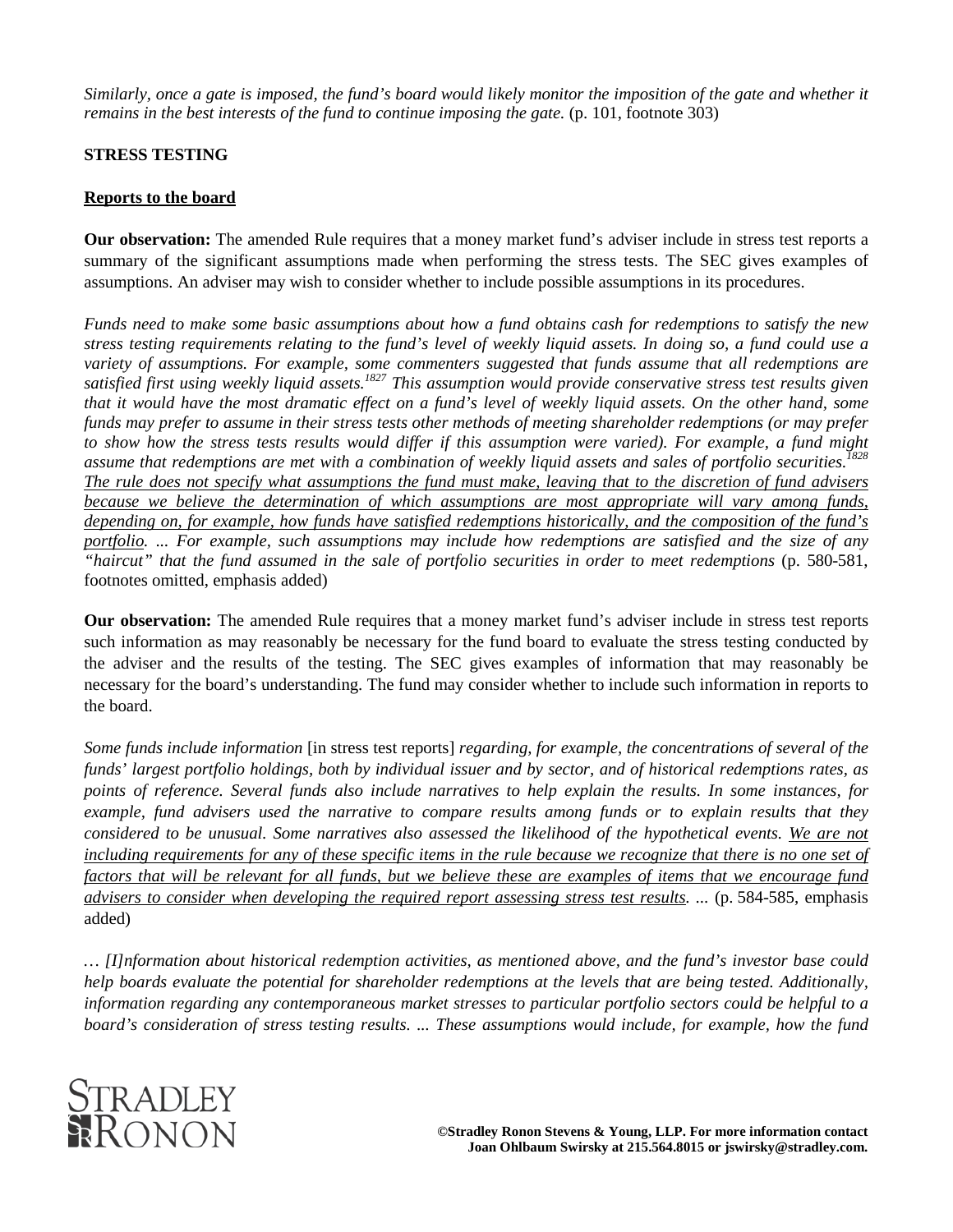*would satisfy shareholder redemptions (e.g., through weekly liquid assets or by selling certain portfolio securities, including any assumption of haircuts such securities can be sold at) and the amount of loss in value of a downgraded or defaulted portfolio security.* (p. 586)

# **Even floating NAV money market funds will need to test whether they minimize principal volatility**

**Our observation:** Funds will need to adopt stress tests for the ability of each floating and stable NAV money market fund to minimize principal volatility. The SEC makes clear that this test may be very similar to (perhaps even the same as) the tests currently used to determine the ability of a stable NAV money market fund to maintain a stable NAV (that is, to avoid breaking the dollar). Accordingly, a stable NAV money market fund may conduct two stress tests that are very similar to each other (or one test may serve double duty).

*We have determined not to set specific limitations or thresholds against which funds should test principal volatility. Unlike stable NAV funds, which have a clear threshold* [presumably this refers to breaking the dollar], *we do not believe that there is [a] single measure of what level of volatility investors in floating NAV funds will tolerate. This measure might differ among floating NAV funds, depending on, for example, investor composition. Accordingly, we believe that funds and fund boards are best suited to determining the amount of principal volatility that investors in their floating NAV funds will likely tolerate and, accordingly, what volatility threshold or thresholds should be used in their stress testing. ... We believe, based on comments, that funds would generally approach this requirement* [to test ability to minimize principal volatility] *similar to how they today test the ability to maintain a stable share price although, as discussed above, funds will need to determine what volatility threshold or thresholds they believe are appropriate to test against.1783 ... We have chosen to use the metric of minimizing volatility, rather than avoiding losses because certain investors in floating NAV funds might demand overall price stability, and therefore some floating NAV funds might determine that it is appropriate to consider both upward and downward price pressures when developing stress tests.* (p. 563-564, footnotes omitted)

*We have retained the requirement that stable NAV funds test their ability to maintain a stable share price. Although we do not anticipate that stable NAV funds would approach this additional requirement in a way that differs much, if at all, from a test to minimize principal volatility, it clarifies that stable NAV funds are required to test the ability of the fund to avoid breaking the buck*. (p. 565, emphasis added)

# **Upward price movement not generally tested**

**Our observation:** Money market funds are not generally required to test the ability to minimize upward principal volatility. Funds may wish to reflect this view in their stress test procedures. But the SEC leaves open the possibility that such testing may be appropriate under some circumstances.

*Although we recognize that upward price pressures might be a relevant metric to stress test for some funds, we also recognize that funds will generally be more concerned with downward price pressures. Accordingly, we do not interpret the requirement to test the ability to minimize principal volatility to require funds, as a matter of course, to test against upward price movements.* (p. 565, footnote 1784)

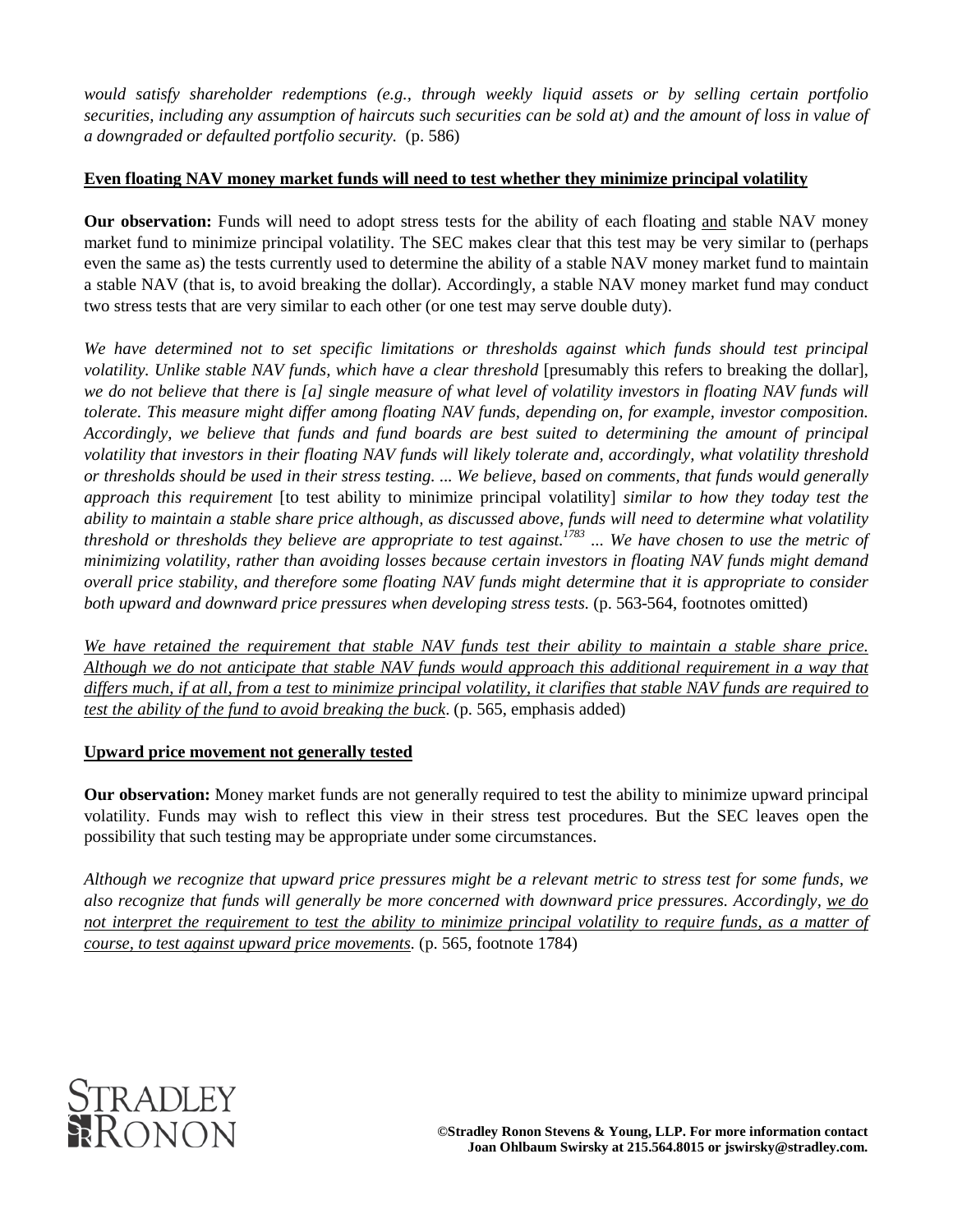# **Combinations of stress events**

**Our observation:** The SEC states that the Rule sets forth the minimum required stress tests (specifically, tests for interest rate increases, downgrades/defaults and widening spreads, each in combination with various levels of increase in shareholder redemptions). The SEC recognizes that some advisers may determine that the three combinations of events in the Rule are sufficient, but suggests that an adviser might determine additional stress tests are necessary. The Rule requires that the adviser test "any additional combinations of events that the adviser deems relevant."

*The rule requires that fund advisers test for combinations of events that they deem relevant. Although a fund adviser might determine that the three combinations of events included in the rule are sufficient, there might be circumstances when a fund adviser believes it is necessary to incorporate additional scenarios. For example, a fund adviser might believe that it would be relevant for the board to understand the effect of a yield spread*  increase in a sector, in combination with a downgrade of a portfolio security in that sector, particularly if that *sector, or an issuer within that sector, has historically experienced stress.* (p. 582, emphasis added)

### **No need to develop a stress test for every risk a fund faces**

**Our observation:** The SEC provides commentary on the potentially broad requirement in the amended Rule to test "any additional combinations of events that the adviser deems relevant." Advisers will need to focus on which, if any, additional stress combinations should be reported to the fund board.

*One commenter also argued that the requirement* [to test any additional combinations of events that the adviser deems relevant] *could be interpreted to mean that all special risk assessments take the form of stress tests.1831 This is not a requirement of the rule. We agree with the commenters that stress tests are not the only method to communicate fund risks to the board and that not every risk can be incorporated into a stress test.1832 The rule does not require the adviser to develop a stress test for every risk the fund faces, but requires the adviser to consider whether stress testing for combinations of events not explicitly listed in the rule might be relevant to the fund's board. We believe stress testing should be used to help the board understand the principal risks of the particular fund and the risks that reasonably foreseeable stress events may place on the fund.* (p. 582-583, emphasis added, footnotes omitted)

# **DISCLOSURE AND NOTICE**

#### **Starting to operate with fees/gates**

**Our observation:** The SEC expects money market funds to incorporate disclosure in the prospectus or statement of additional information discussing the operation of fees and gates in detail under the current requirements of Form N-1A, Item 11(c)(1) and Item 23. Funds will need to ready this disclosure by the time they operate under the fee and/or gate requirements. The SEC has indicated that the summary prospectus need not include disclosure of fees and gates and that there is no requirement that the fund's liquidation process be disclosed. However, the fund must make clear that it may suspend redemptions to liquidate.

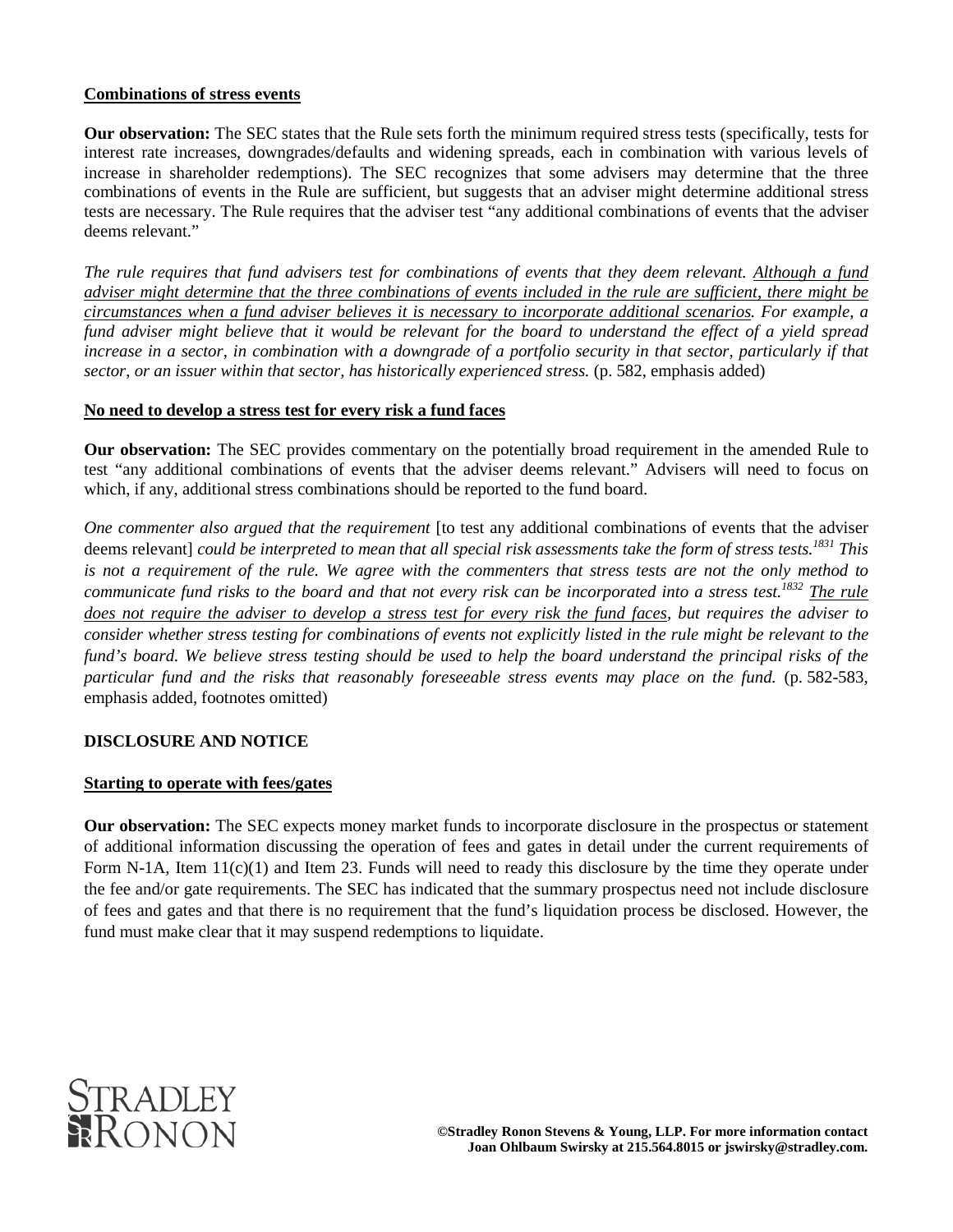*... [W]e anticipate that funds generally would consider the following disclosure to be appropriate for the prospectus, as disclosure regarding redemption restrictions provided in response to Item 11(c)(1) of Form N-1A:* 

- *(i) means of notifying shareholders about the imposition and lifting of fees and/or gates (e.g., press release, website announcement);*
- *(ii) timing of the imposition and lifting of fees and gates, including (a) an explanation that if a fund's weekly liquid assets fall below 10% of its total assets at the end of any business day, the next business day it must impose a 1% liquidity fee on shareholder redemptions unless the fund's board of directors determines that doing otherwise is in the best interests of the fund, (b) an explanation that if a fund's weekly liquid assets fall below 30% of its total assets, it may impose fees or gates as early as the same day, and (c) an explanation of the 10 business day limit for imposing gates;*
- *(iii) use of fee proceeds by the fund, including any possible return to shareholders in the form of a distribution;*
- *(iv) the tax consequences to the fund and its shareholders of the fund's receipt of liquidity fees; and*
- (v) general description of the process of fund liquidation<sup>953</sup> if the fund's weekly liquid assets fall below 10%, *and the fund's board of directors determines that it would not be in the best interests of the fund to continue operating.954* (p. 305-306, footnotes omitted)

*The Proposing Release requested comment on the utility of including additional disclosure about the operations and effects of fees and redemption gates, including:* 

- *(i) requiring information about the basic operations of fees and gates to be disclosed in the summary section of the statutory prospectus (and any summary prospectus, if used) and*
- *(ii) requiring details about the fund's liquidation process.*

*One commenter argued against the utility of such additional disclosure in helping investors to understand the effects of fees and gates on redemptions.<sup>947</sup> We agree and decided against making any changes to the rule text in this regard*…. (p. 303, footnote omitted)

*One commenter argued that it was unnecessary to describe the process of fund liquidation in either the prospectus or SAI. See Federated VIII Comment Letter. We note that we are not mandating particular disclosures, but rather providing examples of the types of disclosures we believe that money market funds could provide in the prospectus or SAI. We further note that it is important for funds to ensure that investors are fully aware of the ability of the fund to permanently suspend redemptions and liquidate.* (p. 303, footnote 945, emphasis added)

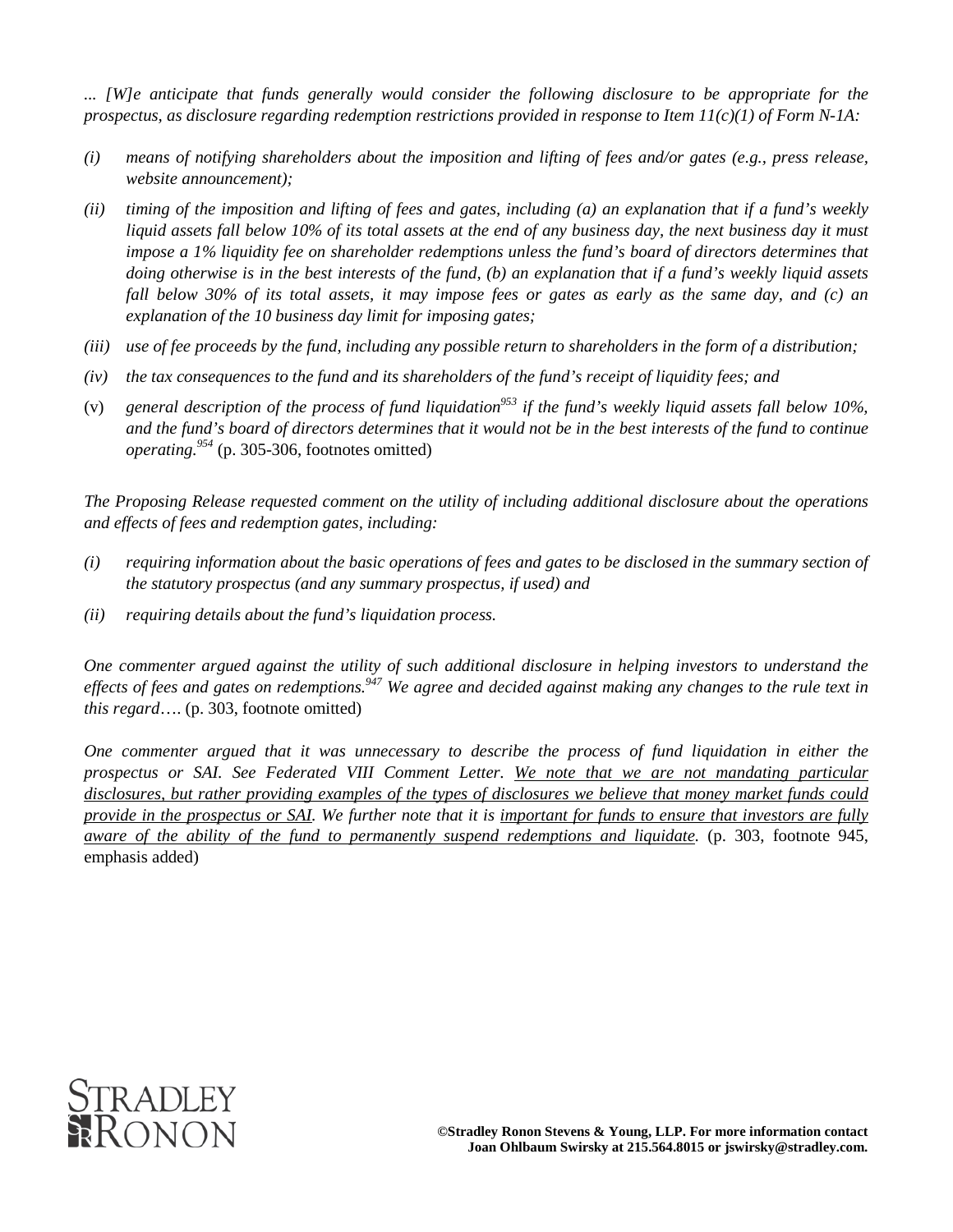### **Starting to operate as a retail money market fund**

**Our observation:** A retail money market fund will need to include in its compliance timeline the addition of prospectus disclosure regarding its retail status and explaining that investors are limited to natural persons.

*We also expect that a fund that intends to qualify as a retail money market fund would disclose in its prospectus that it limits investment to accounts beneficially owned by natural persons.* (p. 301)

#### **Starting to operate with a floating NAV**

**Our observation:** A fund may update its registration statement "at the time" it transitions to a floating NAV, by either a post-effective amendment or a prospectus supplement.

*Currently, a fund must update its registration statement to reflect any material changes by means of a posteffective amendment or a prospectus supplement (or "sticker") pursuant to rule 497 under the Securities Act.*<sup>941</sup> *As discussed in the Proposing Release, we would expect that, to meet this existing requirement, at the time that a stable NAV money market fund transitions to a floating NAV (or adopts a floating NAV in the course of a merger or other reorganization), it would update its registration statement to include relevant related disclosure, as discussed in sections III.E.1 and III.E.2 of this Release, by means of a post-effective amendment or a prospectus supplement. Two commenters explicitly supported that such disclosures be made when transitioning to a floating NAV.942 We continue to believe that a money market fund must update its registration statement by means of a post-effective amendment or "sticker" to reflect relevant disclosure related to a transition to a floating NAV.* (p. 302, footnotes omitted, emphasis added)

### **Consider disclosing historical context of flows**

**Our observation:** New disclosure requirements include disclosure of daily shareholder inflows on the fund website for a six-month rolling period. The SEC suggests that the historical context provided will assist shareholders in understanding normal asset volatility. Funds may consider whether any explanation of the data provided would be helpful.

*We understand, as commenters pointed out, that many funds can experience periodic and expected large net inflows or outflows on a regular basis. We believe that disclosure of this information over a rolling six-month period, however, will mitigate the risk that investors will misinterpret this information. Information about the historical context of fund inflows and outflows, which funds can include on their websites, should help investors distinguish between periodic large outflows that can occur in the normal course from periods of increased volatility in shareholder flow.* (p. 341, emphasis added)

# **Opt-in by U.S. government money market funds may require 60 days' notice**

**Our observation:** If a government money market fund opts in to operating with fees and gates, the SEC suggests that the fund provide at least 60 days' notice to shareholders. The Release is silent on a notice period for funds that are required to operate with fees and gates (all money market funds other than government money market funds).

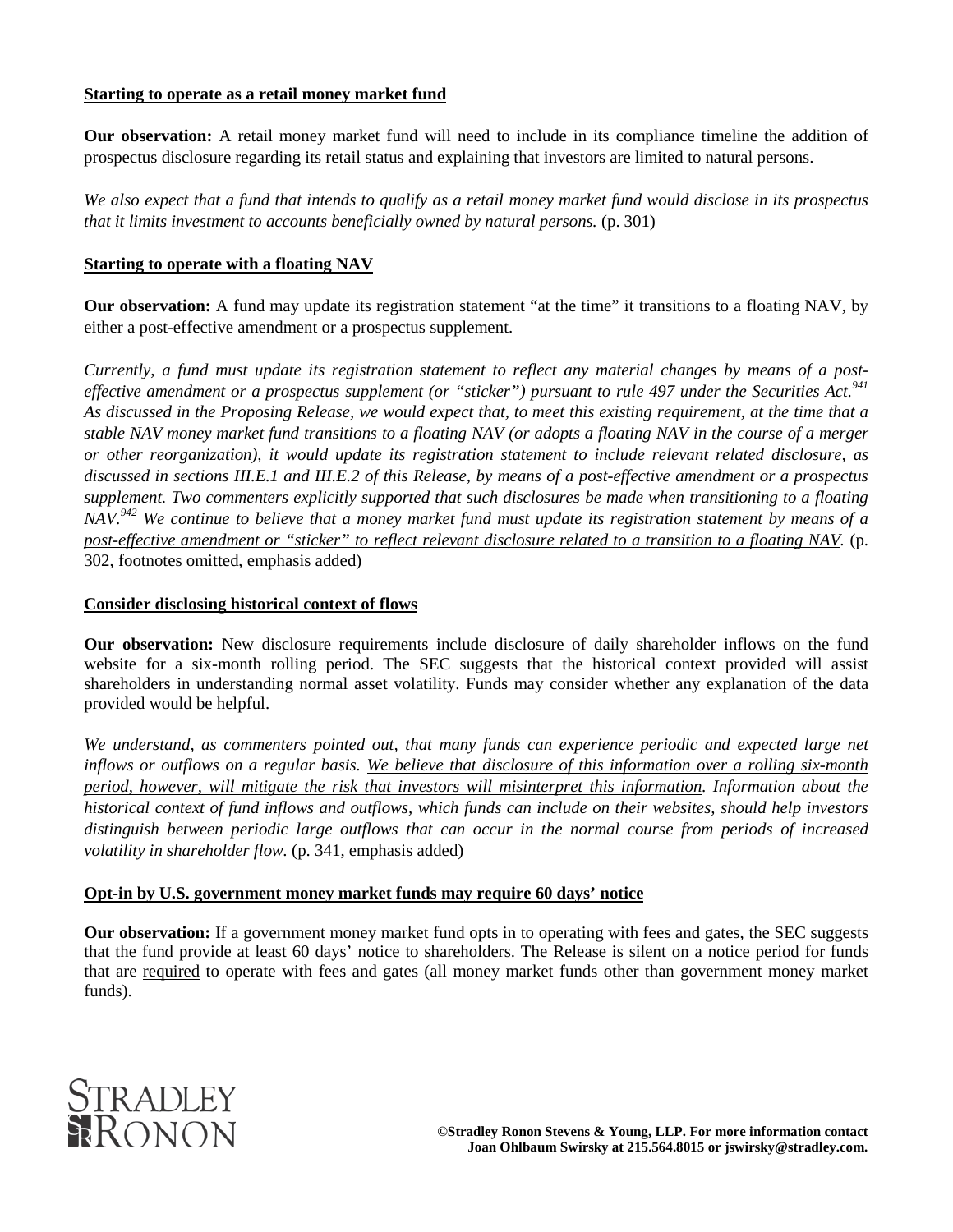*In addition, a government fund that later opts to rely on the ability to impose fees and gates provided in rule 2a-* $7(c)(2)(iii)$  should consider whether to provide any additional notice to its shareholders of that election.<sup>955</sup> (p. 306, footnote omitted) *We note that 60-day notice is required by our rules for other significant changes by funds, for example, when a fund changes its name. See rules*  $35d-1(a)(2)(ii)$  *and*  $(a)(3)(iii)$ *.* (p. 306, footnote 955)

# **Press release or social media update on negative events supplementing Form N-CR filing and fund website posting**

**Our observation:** The money market fund reforms require that a money market fund disclose certain negative events on a new form, Form N-CR, which will be filed with the SEC and made public immediately and by simultaneous website filing. The negative events include defaults/events of insolvency, affiliated support, deviation from stable NAV when the fund is halfway to breaking the dollar, and imposition or elimination of fees/gates. The fund must post the negative information on its website on the date of each initial Form N-CR filing, other than a filing for deviation from stable NAV. The SEC states that the fund could consider additional complementary shareholder communications such as a press release or social media update. A money market fund which has "emergency" or "escalation" procedures for negative events may wish to revise the procedures to mention the new negative event reporting, and to consider mentioning the possibility of such additional disclosures. Alternatively, these requirements could be reflected in fund procedures under Rule 2a-7.

*We understand that investors have become accustomed to obtaining money market fund information on funds' websites, and therefore we believe that website disclosure provides significant informational accessibility to shareholders, and the format and timing of this disclosure* [regarding certain negative events] *serves a different purpose than the Form N-CR filing requirement.1123 While we believe that it is important to have a uniform, central place for investors to access the required disclosure, we note that nothing in these amendments would prevent a fund from supplementing its Form N-CR filing and website posting with complementary shareholder communications, such as a press release or social media update disclosing a fee or gate imposed by the fund.* (p. 354-355, footnote omitted)

# **Prospectus disclosure when fee or gate is imposed**

**Our observation:** Each money market fund is expected to file a post-effective amendment or prospectus supplement when a fee or gate is imposed. A fund may refer to such capacity in its money market fund procedures. (See above regarding additional negative event disclosures on Form N-CR and possibly via press release and social media update.)

*We also expect that, promptly after a money market fund imposes a redemption fee or gate, it will inform investors of any fees or gates currently in place by means of a post-effective amendment or prospectus supplement.<sup>2463</sup>* (p. 784, footnote omitted)

*If a fund imposes a liquidity fee, shareholders will also be informed about the imposition of this fee on the fund's website 986 and possibly by means of a prospectus supplement. 987* (p. 315, footnote omitted)

# **Form N-CR**

**Our observation:** New Form N-CR for public filing with the SEC regarding specified negative events includes an optional section that funds may use to update prior filings. Funds may wish to address the permitted optional filings in fund procedures. Such updated filings may be useful if facts change rapidly in the fluid circumstances of a troubled fund.

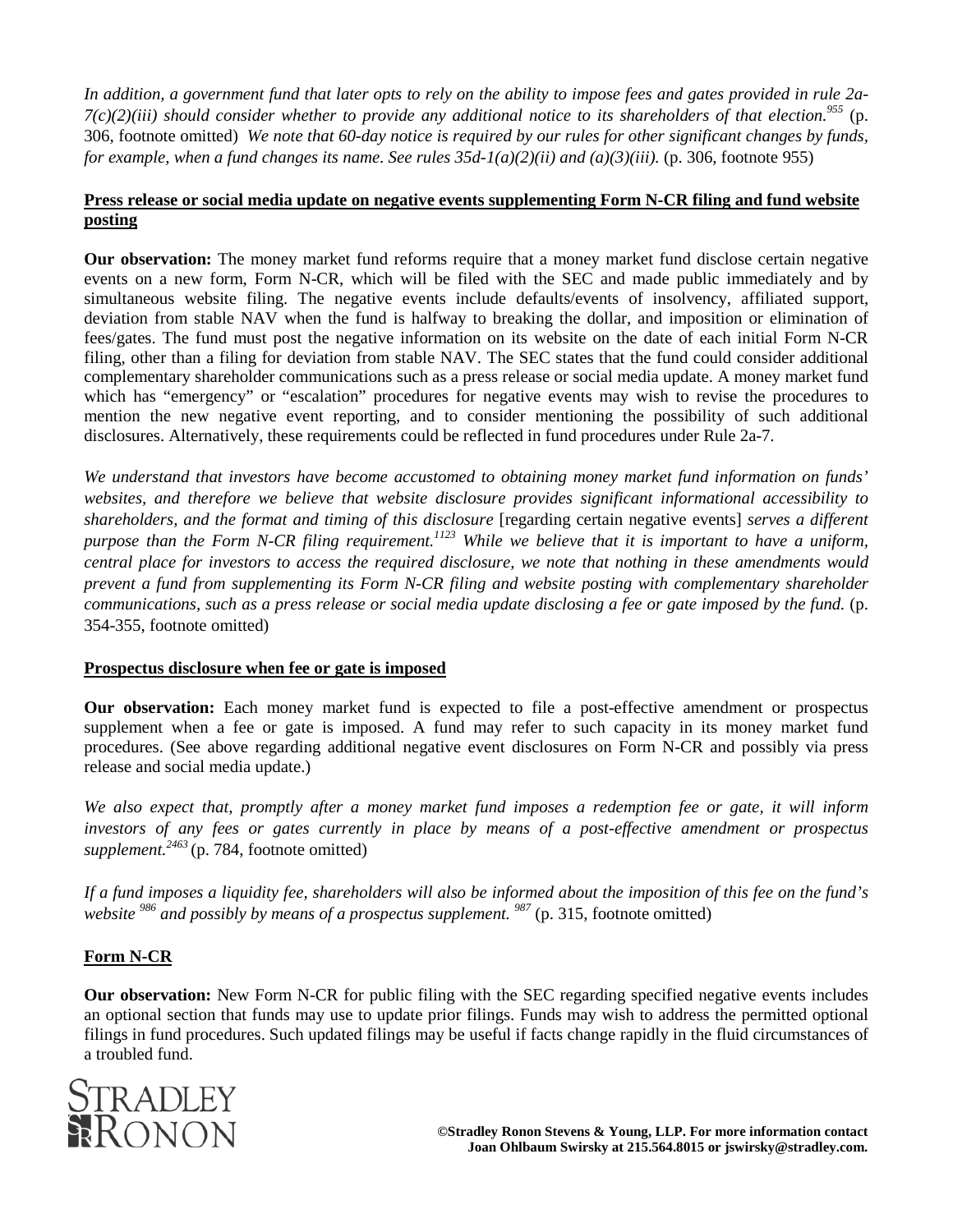*For example, one commenter cautioned "in a rapidly changing environment, the reasons for which the board acted* [to impose a fee or gate, both of which are required to be reported on Form N-CR,] *may well change within a period of four days, or significant amounts of additional information may be available to the fund and its board. In this context, a filing requirement focused on a prior decision risks inadvertently misleading fund investors and others about the state of the fund's operations."* (p. 407, footnote 1317)

*This optional disclosure* [under section H of Form N-CR, of "any other events or information not otherwise required by this form"] *is intended to provide money market funds with additional flexibility to discuss any other information not required by Form N-CR, or to supplement and clarify other required disclosures.1318 This optional disclosure does not impose on money market funds any affirmative obligation. Rather, this is solely intended as a discretionary forum where funds, if they so choose, can disclose any other information they deem helpful or relevant.* (p. 407-408, footnote omitted)

### **60 days' notice required for involuntary redemption to separate retail and institutional shareholders**

**Our observation:** The SEC provides exemptive relief to involuntarily redeem shareholders in connection with separating retail and institutional classes into new funds under money market fund reforms. The SEC says that shareholders must receive 60 days' notice of the involuntary redemption. This notice requirement may mean the fund board must approve the restructuring earlier than it otherwise would, to ensure the board has approved the class separation by the time the fund notifies shareholders.

*Notwithstanding the prohibitions in section 22(e) of the Act, in the context of a one-time reorganization to distinguish between retail and institutional money market funds (either in separating classes into new funds or in ensuring that an existing fund only has retail or institutional investors), the Commission's position is that a fund may involuntarily redeem investors who no longer meet the eligibility requirements in a fund's retail and/or institutional money market funds without separate exemptive relief, provided that the fund notifies in writing such investors who become ineligible to invest in a particular fund at least 60 days before the redemption occurs.* (p. 231-232)

# **Transition to a floating NAV: Attempting to ensure NAV at the time of conversion**

**Our observation:** The SEC has suggested that a fund could take steps to ensure that its market-based NAV is \$1.00 or higher at the time of transition to a floating NAV fund, to help stave off pre-emptive runs on the fund by shareholders who fear the NAV will be less than \$1.00 upon conversion. We are not aware of commentary on this suggestion. The SEC has said it will monitor redemption activity during the transition period and will consider actions such as the potential need for any exemptive or other relief.

*We recognize that, although money market funds may comply with the rule amendments at any time between the effective date and the compliance date, in practice, money market funds may implement amendments relating to floating NAV near the end of the transition period, which may further cause the potential for widespread redemptions prior to the transition. Although a few commenters suggested as much*,<sup>624</sup> *we did not receive any survey data and we are not able to reasonably estimate the extent to which money market funds may or may not stagger their transition to a floating NAV. We note, however, that in order to mitigate this risk, money market fund managers could take steps to ensure that the fund's market-based NAV is \$1.00 or higher at the time of conversion and communicate to shareholders the steps that the fund plans to take ahead of time in order to mitigate the risk of heavy pre-emptive redemptions, though funds would be under no obligation to do so. Even if* 

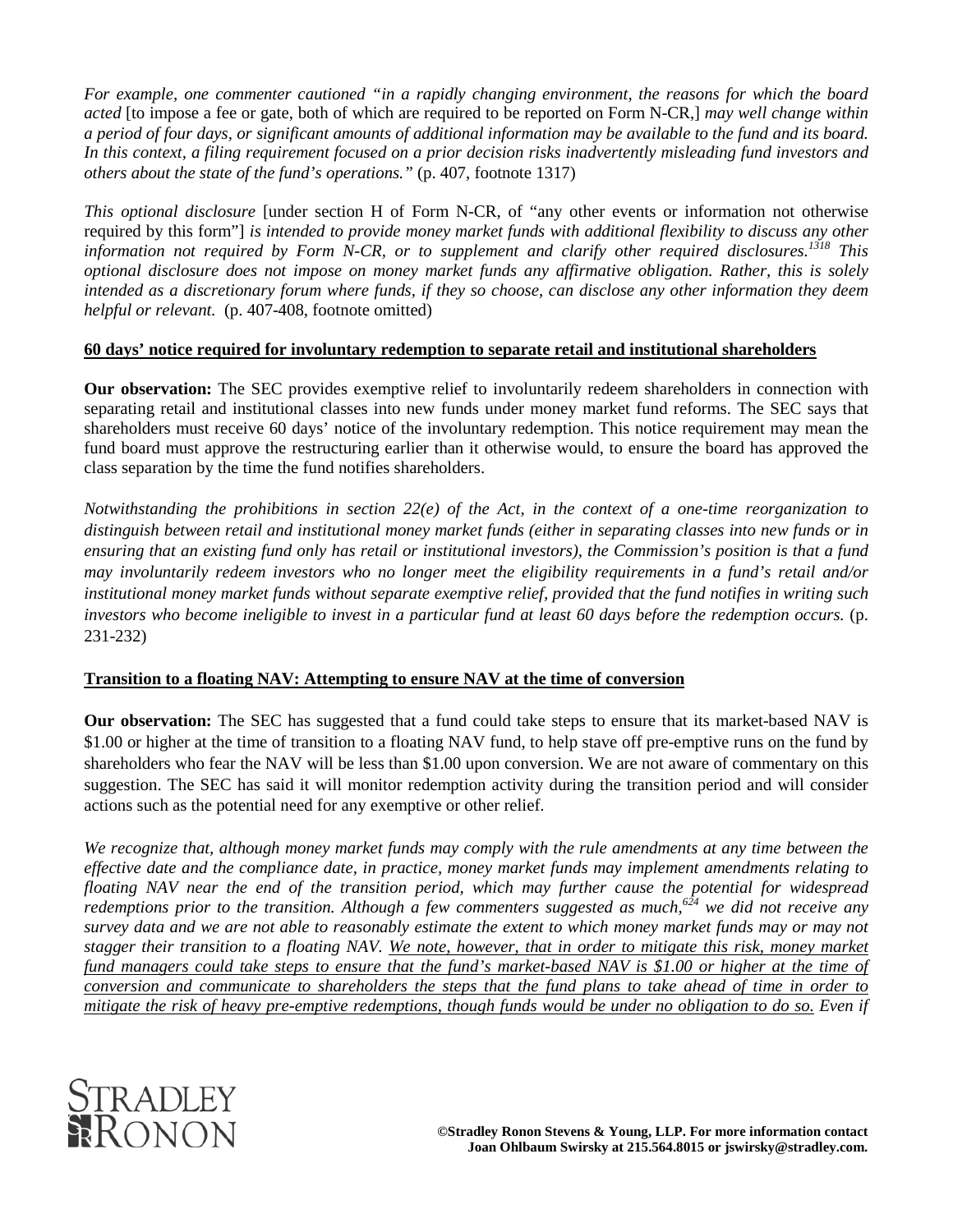*funds took such steps, investors may pre-emptively withdraw their assets from money market funds that will transact at a floating NAV to avoid this risk. We note, however, that while a two-year compliance period does not eliminate such concerns, we expect, as discussed above, that providing a two-year compliance period will allow money market funds time to prepare and address investor concerns relating to the transition to a floating NAV,*  and therefore possibly mitigate the risk that the transition to a floating NAV, itself, could prompt significant *redemptions. In addition, the liquidity fees and gates reforms will be effective and therefore available to fund boards as a tool to address any heightened redemptions that may result from the transition to a floating NAV.<sup>625</sup>* (p. 201, footnotes omitted, emphasis added)

*We will monitor fund redemption activity during the transition period and consider appropriate action if it appears necessary. For example, such action could include SEC Staff contacting fund groups to determine the nature of any stress from redemption activity and the potential need for any exemptive or other relief.* (p. 202, footnote 625)

# **Same-day settlement**

**Our observation:** The move to a floating NAV will complicate a money market fund's ability to provide sameday redemption proceeds. The fund will need to obtain market values for its holdings to calculate NAV, a process that may take several hours. Funds will need to determine how many times per day they will calculate marketbased NAV and whether the fund must close early to enable the last pricing of the day to provide same-day proceeds. The SEC provided some commentary on the number of daily pricings in a floating NAV money market fund.

*We estimate that money market funds will likely establish twice per day pricing as the appropriate balance between current money market fund practice to provide multiple settlements per business day and the additional costs and complexities involved in pricing money market fund shares using market-based values.* (p. 199, footnote 619, emphasis added)

# **VALUATION**

# **Evaluated prices**

**Our observation:** The SEC recognizes that the vast majority of money market fund portfolio securities do not have readily available market quotations because most portfolio securities such as commercial paper, repos, and certificates of deposit are not actively traded in the secondary markets. Therefore, the asset prices used to calculate the floating NAV would largely be accounting- or model-based estimates by pricing services, rather than prices based on secondary market transactions. Based on the SEC commentary below, both money market funds and non-money market funds will need to consider whether to enhance reporting to the fund board about evaluated prices provided by pricing services. Note the SEC's use of the words "may want" and "should generally" in this discussion, so that this advice falls short of a mandate.

*Before deciding to use evaluated prices from a pricing service to assist it in determining the fair values of a fund's portfolio securities, the fund's board of directors may want to consider the inputs, methods, models, and assumptions used by the pricing service to determine its evaluated prices, and how those inputs, methods, models, and assumptions are affected (if at all) as market conditions change. In choosing a particular pricing service, a* 

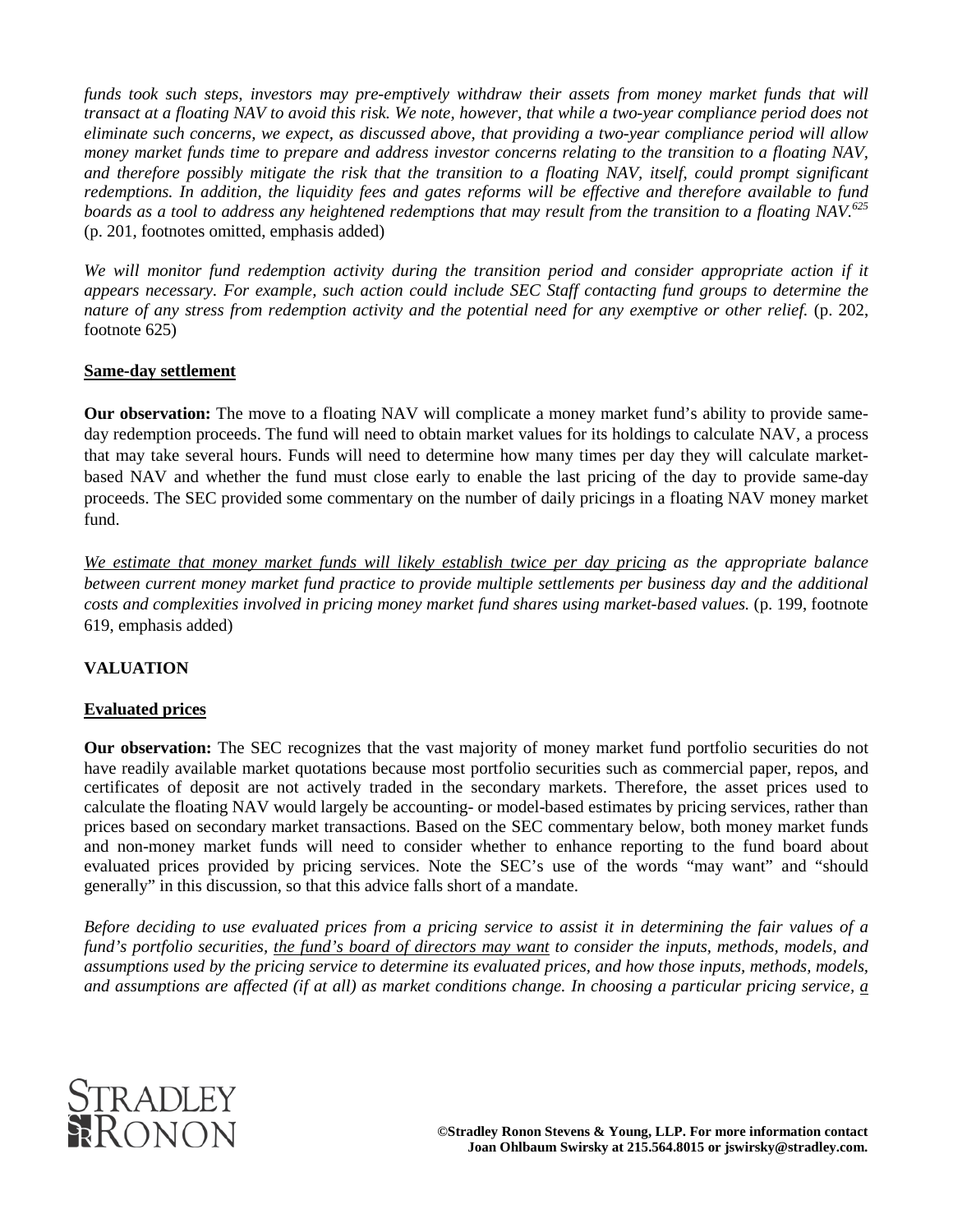*fund's board may want to assess, among other things, the quality of the evaluated prices provided by the service and the extent to which the service determines its evaluated prices as close as possible to the time as of which the fund calculates its net asset value. In addition, the fund's board should generally consider the appropriateness of using evaluated prices provided by pricing services as the fair values of the fund's portfolio securities where, for example, the fund's board of directors does not have a good faith basis for believing that the pricing service's pricing methodologies produce evaluated prices that reflect what the fund could reasonably expect to obtain for the securities in a current sale under current market conditions.*<sup>899</sup> (p. 287-288, footnote omitted, emphasis added)

#### **Fair valuation of securities maturing within 60 days at amortized cost value**

**Our observation:** Under a long-standing SEC position applicable to floating NAV funds, a fund may value securities that mature within 60 days at amortized cost unless particular circumstances, such as impairment of creditworthiness of the issuer, indicate that amortized cost is not appropriate. In the Release, the SEC provides guidance to floating NAV funds (money market funds and non-money market funds alike) as to when they can use the amortized cost of securities maturing within 60 days as the fair value of those securities. A fund cannot simply recite in its valuation procedures that these securities are valued at amortized cost and leave it at that, but rather must evaluate this valuation each time it is used.

Note that this advice will have no application to stable NAV money market funds. That is because Rule 2a-7 provides the exemptive relief to use amortized cost for retail and government money market funds (that can have a stable NAV), so the guidance regarding use of amortized cost for securities maturing within 60 days or less is not applicable to a retail or government money market fund. Also, when a retail or a government money market fund shadow prices, it uses market value as the shadow price even for the securities maturing within 60 days. So there too the guidance is not applicable. (The SEC staff allowed an exception to the requirement to shadow price using market values for those very short-term securities in stable NAV money market funds in a special temporary no-action letter, which has since expired, issued to the Investment Company Institute on Oct. 10, 2008, during the financial crisis. In that unusual circumstance, the SEC staff concluded that the market prices for very short-term securities were not reflecting their fair value, and permitted money market funds to use amortized cost values as fair values.)

*... [I]t would not be appropriate for a fund to use amortized cost to value a debt security with a remaining maturity of 60 days or less and thereafter not continue to review whether amortized cost continues to be approximately fair value until, for example, there is a significant change in interest rates or credit deterioration. We generally believe that a fund should, at each time it makes a valuation determination, evaluate the use of amortized cost for portfolio securities, not only quarterly or each time the fund produces financial statements. We note that, under the final rules, each money market fund will be required to value, on a daily basis, the fund's portfolio securities using market-based factors and disclose the fund's share price (or shadow price) rounded to four decimal places on the fund's website. As a result, we believe that each money market fund should have readily available market-based data to assist it in monitoring any potential deviation between a security's amortized cost and fair value determined using market-based factors. We believe that, in certain circumstances, such as intraday, a fund may rely on the last obtained market-based data to assist it when valuing its portfolio securities using amortized cost. To address this, a fund's policies and procedures could be designed to ensure that the fund's adviser is actively monitoring both market and issuer-specific developments that may indicate that the market-based fair value of a portfolio security has changed during the day, and therefore indicate that the use of amortized cost valuation for that security may no longer be appropriate*. (pp. 280-281, emphasis added)

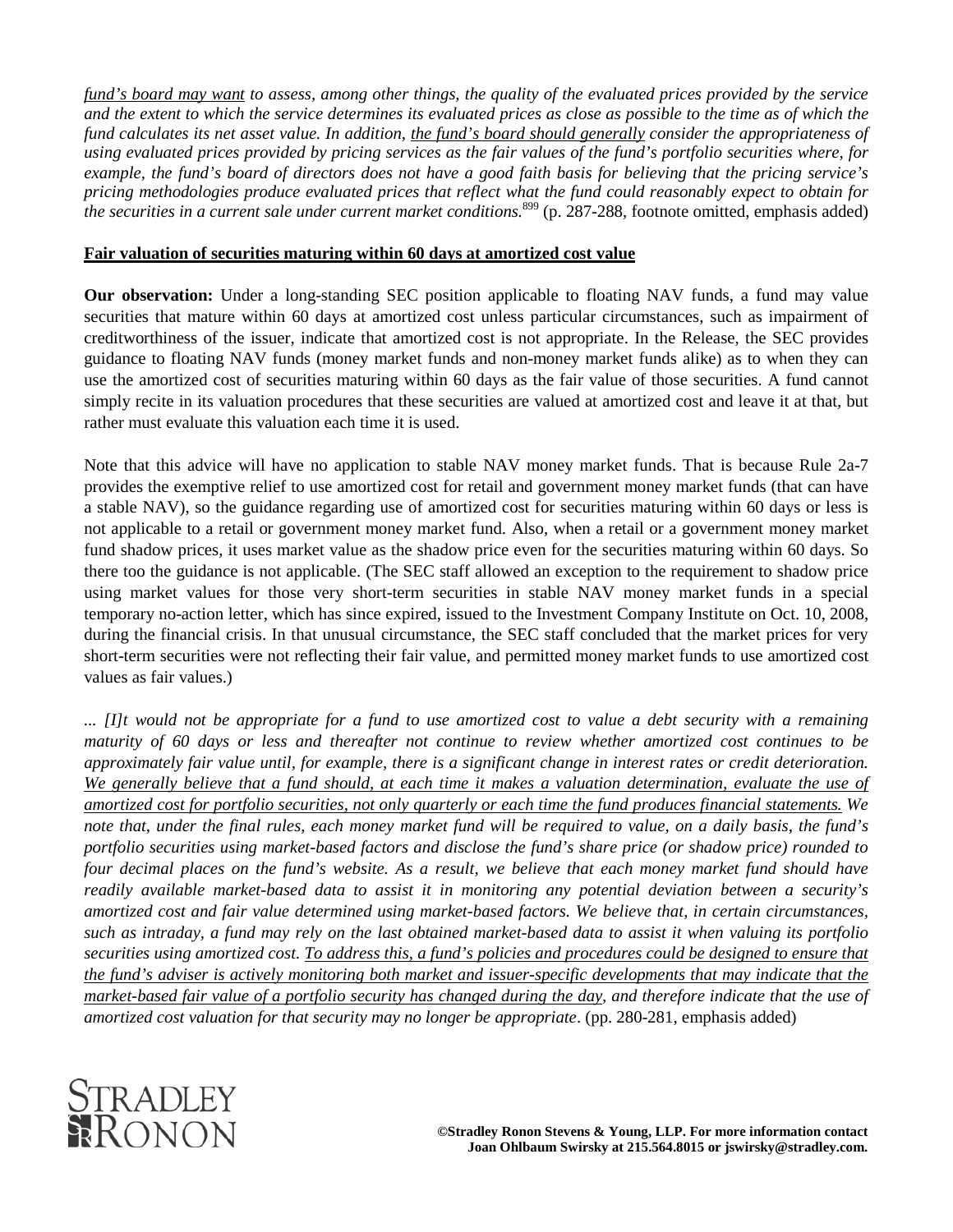# **Thinly traded securities**

**Our observation:** Funds may wish to confirm that their valuation procedures reflect the SEC's view that thinly traded securities must be valued based on current market conditions, not based on an assumption that they will be held to maturity.

*Because most money market fund portfolio securities are not frequently traded and thus are not securities for which market quotations are readily available, we understand that they are typically fair valued in good faith by the fund's board.890 As a general principle, the fair value of a security is the amount that a fund might reasonably expect to receive for the security upon its current sale.891 Determining fair value requires taking into account market conditions existing at that time. Accordingly, funds holding debt securities generally should not fair value these securities at par or amortized cost based on the expectation that the funds will hold those securities until maturity, if the funds could not reasonably expect to receive approximately that value upon the current sale of those securities under current market conditions. <sup>892</sup>* (p. 284-285, footnotes omitted, emphasis added)

### **NATURAL PERSONS**

### **Retail and institutional examples**

**Our observation:** A retail money market fund which is exempt from the floating NAV is one with procedures reasonably designed to limit all beneficial owners of the fund's shares to natural persons. Many difficult questions will arise as to whether particular shareholders are natural persons. The SEC provides a few examples of accounts utilized by natural persons.

*Natural persons often invest in money market funds through a variety of tax-advantaged accounts and trusts, including, for example:* 

- *(i) participant-directed defined contribution plans (section 3(34) of the Employee Retirement Income Security Act ("ERISA"));*
- *(ii) individual retirement accounts (section 408 or 408A of the Internal Revenue Code ("IRC"));*
- *(iii) simplified employee pension arrangements (section 408(k) of the IRC);*
- *(iv) simple retirement accounts (section 408(p) of the IRC);*
- *(v) custodial accounts (section 403(b)(7) of the IRC);*
- *(vi) deferred compensation plans for government or tax-exempt organization employees (section 457 of the IRC);*
- *(vii) Keogh plans (section 401(a) of the IRC);*
- *(viii) Archer medical savings accounts (section 220(d) of the IRC);*
- *(ix) college savings plans (section 529 of the IRC);*
- *(x) health savings account plans (section 223 of the IRC); and*
- *(xi) ordinary trusts (section 7701 of the IRC).*